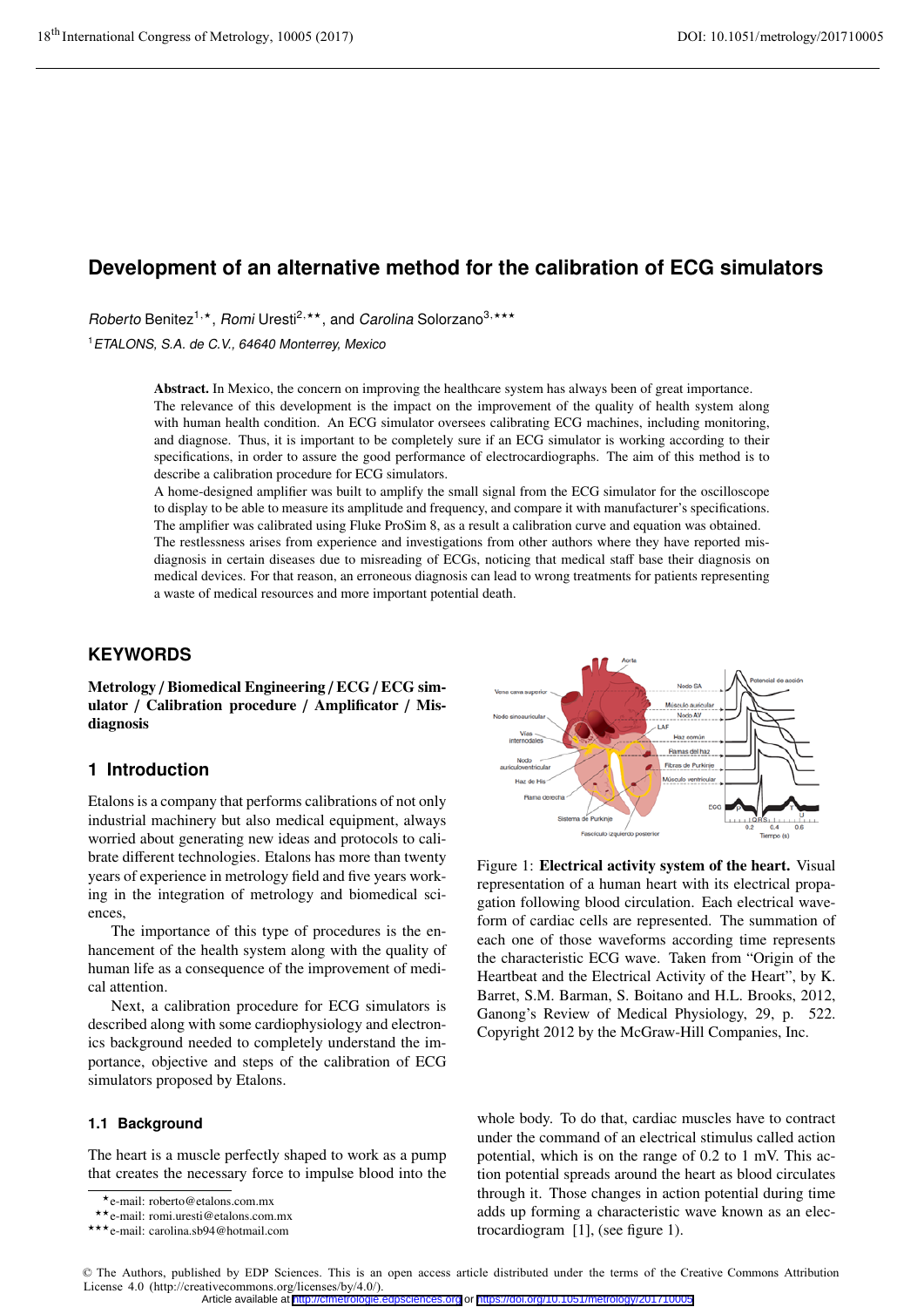To see and register the electrical activity of the heart, an electrocardiograph (ECG) is used with the help of electrodes placed on the skin at different locations of the body. Each position, commonly known as leads, records differences in potential between two points. There are 12 common leads: precordial leads V1-V6 (see figure 2a), limb leads L1-LIII (see figure 2b) and augmented leads aVR, aVL and aVF [2]. Each lead has a characteristic wave and amplitude (see figure 3).

Depending on the position of the electrodes, the physician is able to diagnose a disease, predict a heart attack, know the history of the heart and many more heart related information. Any failure can be harmful to the patient or can provoke a misdiagnosis (see section 1.2), this is why it is important to know if the electrocardiogram is working well. To do that, an ECG simulator is needed.

An ECG simulator is a device used to calibrate electrocardiographs by creating the characteristic action potential wave, shown in figure 1, with electrical components such as resistors and capacitors. Basically, it is a "heart simulator" with small amplitudes and frequencies.

## **1.2 Justification**

The importance of these type of experiments and researches is mainly the impact on the improvement of quality of health systems around the world. A non-calibrated device can cause misreadings leading to misdiagnosis and give the patient wrong treatments. Studies, such as (In Bogun F, et al.,) showed that 10% of total ECG's evaluations were incorrectly mistaken for atrial fibrillation (AFib), affecting 14% of patients in this experiment [3]. Moreover, 40 patients were affected with a misdiagnosis due to an artifact. It is mentioned that artifacts are the main cause AFib is commonly misdiagnosed. In another article [4], 19% of ECGs were misdiagnosed with AFib, affecting 35% of the patients.



(a) Unipolar leads. (b) Bipolar leads.

Figure 2: Precordial leads and Einthoven triangle. a) Visual representation of standard unipolar electrode placement on the chest. b) Visual representation of bipolar leads polarization to connect correctly into the body. Taken from "Origin of the Heartbeat and the Electrical Activity of the Heart", by K. Barret, S.M. Barman, S. Boitano and H.L. Brooks, 2012, Ganong's Review of Medical Physiology, 29, p. 526 and 528. Copyright 2012 by the McGraw-Hill Companies, Inc.



Figure 3: ECG waves representation for each lead. All images for the waveform leads are obtained from the actual amplification of the ECG simulator Fluke ProSim 8 waves, retrieved using the calibration system designed by Etalons. a)  $LI = Bipolar$  Lead 1; b)  $LII = Bipolar$  Lead 2; c) LIII = Bipolar Lead 3; d)  $V1 =$  Unipolar Lead 1; e)  $V2 =$  Unipolar Lead 2; f)  $V3 =$  Unipolar Lead 3; g) V4  $=$  Unipolar Lead 4; h) V5  $=$  Unipolar Lead 5; i) V6  $=$ Unipolar Lead 6

This is just one particular case involving AFib misdiagnosis, but there are many others where patients were treated for a disease that they don't really have. Thus the importance for calibration of not only a biomedical device but its simulator as well to assure a satisfying functioning.

## **1.3 Method Summary**

The following procedure consists of three main components: an ECG Simulator, seen as the unit under test; an amplifier, which is a home-designed circuitry with operational amplifiers (op-amp). This circuitry is used to amplify the small voltages from the ECG simulators for the oscilloscope to display, from 0.2 mV to 1 V approximately, depending on the brand and model of the ECG simulators different specifications will be found. The third main component is an oscilloscope, a device where characteristic waves are going to be displayed and used to measure amplitudes and periods. Then, data will be collected and analyzed on a special MS-Excel format to know the specific amplification value of the amplifier, get the voltage value from ECG simulators and, finally, obtain a judgment if the unit under test is within the specifications.

On figure 4a and 4b, a visual representation and a block diagram of the array to amplify and display the waves from ECG simulators.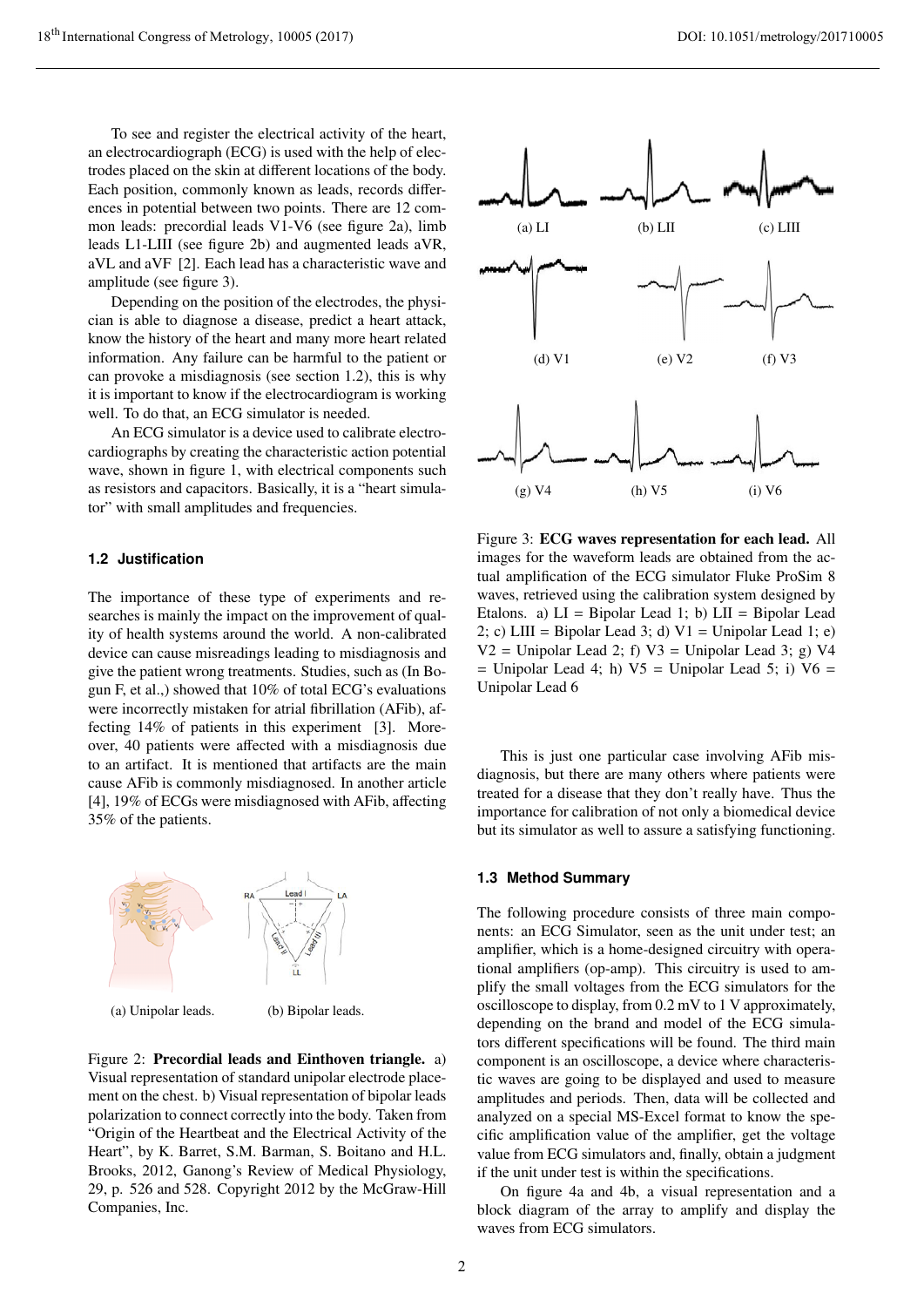

(a) Array for the calibration of ECG simulators.



(b) Block diagram for the calibration method of ECG simulators created by Etalons.

Figure 4: Visual representation of the a) array and b) block diagram of the method for ECG simulator calibration

# **2 Method**

In order to complete the ECG simulators calibration, a procedure was created. It starts by identifying the type of simulator depending on the amount of leads. As mentioned before, there are 12 different common leads and each one of them has its own characteristic wave and some of them with a positive and negative side which is important to differentiate to place the connections correctly. The most common are 12 leads simulators that have 10 outputs, less common are 3 leads simulators that have 5 outputs.

ECG simulators can give not only the ECG characteristic waveform but also sine, square and triangular waveforms at different frequencies. This will be important to consider for the amplifier's calibration curve.

### **2.1 Circuit design for the amplifier**

#### 2.1.1 Power Supply, amplifiers and filters

The ECG amplifier consists of an arrange of op-amps to amplify the input signal from the ECG simulator. Each op-amp must be supplied by a power source of around +/- 15 V DC which is taken from the 120V/60Hz of the power wall, converted to DC using a transformer and corrected to get DC. On figure 5a, the power supply schematic is represented.

Three kinds of op-amps were used to amplify the signal from the ECG simulator. An instrumentation amplifier and two general purpose amplifiers; one with a gain of 1000 and one that operates as a notch filter.

Voltage sources represented as V3 and V4 in figure 5b are the ones created with the double power supply discussed previously. Voltage sources represented as V1 and V2 are inputs from the ECG simulator. Vout is the output signal which will be connected to the oscilloscope.

## 2.1.2 Amplifier calibration curve

A calibration curve had to be developed in order to obtain the amplification that the amplifier is giving to ECG



(a) Power supply schematic. Schematic of the double power supply. Done with Multisim.



(b) Amplifier schematic. Schematic of operational amplifier with notch filter. Done with Multisim.

### Figure 5: Schematics.

simulators and be able to make the comparison between the amplified data and the manufacturer information, better known as nominal data, and finally get the real time amplitudes values.

A graph with amplitude values (see figure 6) was obtained by applying a sine wave of small amplitude within a voltage range between 0.05 mV and 0.5 mV with steps of 0.05 mV and between 0.5 mV and 5 mV with steps of 0.25 mV from a Fluke equipment model ProSim 8.

The input for the amplifier is represented in the y-axis and the output from the oscilloscope on the x-axis. An Equation 1 was developed showing linear behavior.

$$
y = 0.0006x - 0.00008\tag{1}
$$

### **2.2 Measurement**

The output signal from the amplifier goes directly to the oscilloscope's input where the measurement is done. Displaying the ECG curve using the oscilloscope gives extra information about the waveform; for example, by observing the exact output waveform, compare it with the physiologically correct to confirm good performance and obtain accuracy for the complete wave not only the highest voltage.

Amplitudes are measured by using the cursor function from the oscilloscope (see figure 7) and connecting the leads following the order presented on table 1

Due to physiological reasons, amplitudes are different on each lead but always following the relation LII > LIII >LI. Depending on the brand and model of the simulator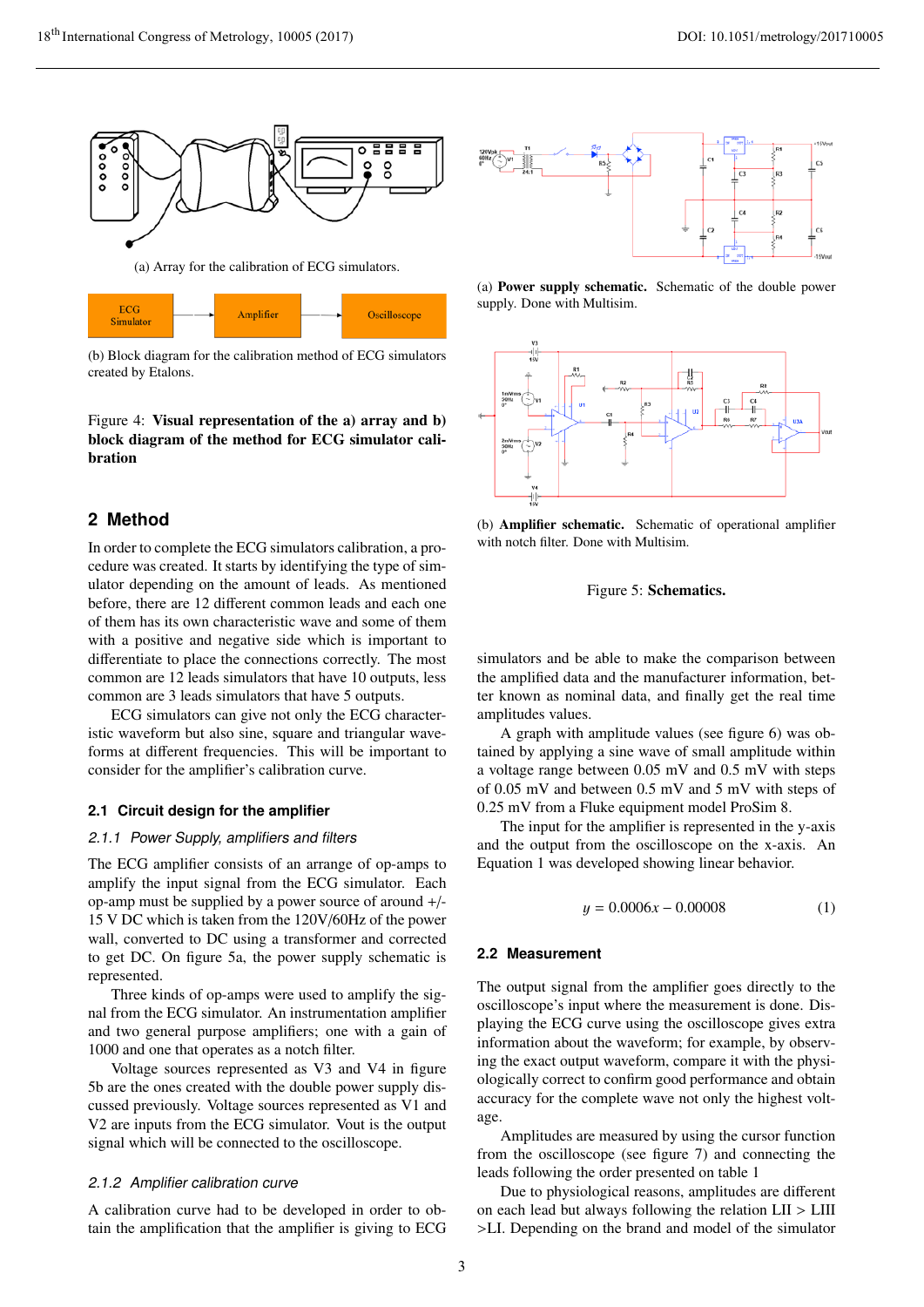

Figure 6: Calibration curve. Calibration curve for the home-designed amplifier. It was done by taking as input the sinusoidal waves from Fluke ProSim 8 within the voltages amplitudes of an ECG simulator, displaying the output on the oscilloscope to measure amplitudes. By knowing the input to the amplifier, calculations could be done to obtain the exact amplification.



Figure 7: Amplitude cursor function on oscilloscope.

Table 1: Lead connection according to its polarity following the Einthoven Triangle. Note: Ref = Reference lead;  $RL = Right Leg$ ;  $RA = Right Arm$ ;  $LA = Left Arm$ ;  $LL = Left Leg$ ;  $LI = Lead$  number 1;  $LII = Lead$  number 2; LIII = Lead number 3;  $V1 =$  Unipolar lead number 1;  $V2 =$  Unipolar lead number 2;  $V3 =$  Unipolar lead number 3; V4 = Unipolar lead number 4; V5 = Unipolar lead number 5; V6 = Unipolar lead number 6.

| <b>Ref:RL</b> |    | ۰  |    |    | ۰  |
|---------------|----|----|----|----|----|
| LI            | RA | LA | V3 | LA | V3 |
| LII           | LL | RA | V4 | LA | V4 |
| LIII          | LA | LL | V5 | LA | V5 |
| V1            | LA | V1 | V6 | LA | V6 |
| V2            | LA | V2 |    |    |    |

V1 to V6 can have different behaviors, for example, they can change from smaller to greater or smaller to greater and again smaller.

When doing measurements on the oscilloscope, amplitude measurement is done in Volts on the y-axis on each one of the leads. For frequency measurement, it is done in Hertz on the x-axis, specifically, in 60 BPM in the LII, because frequencies in all leads are the same. To be sure that the given frequency matches with the one established by the manufacturer specifications in BPM (Beats Per Minute), some conversions have to be done.

Where  $T = \frac{1}{f}$ , then  $BPM = T * 60$ . On the next table (see table 2), a summary of the oscilloscope measurement is shown for better understanding of what is being measured.

Five repetitions of the measurements from LI to V6 are done to complete the calibration, an average is obtained. Then, by using equation 1, the specific amplification for each of the leads are calculated. This represents the corrected voltage that is going to be compared with the nominal value. Also, on the same format uncertainty is calculated.

Even for equipments that do not have manufacturer specifications, either for obsolescence or lack of information, these calculation can still be performed.

## **2.3 Uncertainty Calculation**

Given the definition of uncertainty from the International Vocabulary of Metrology by the JCGM, where uncertainty is a parameter that cannot be negative and characterize the dispersion of certain values associated to a standard or measurand, including corrections and values of standards measurement uncertainty already given by a certificate of calibration [5]. To complete the calculation of uncertainty of a given measured value, there has to be included the uncertainty added by all the equipment that helps to get information from a certain unit under test or instrument that is going to be calibrated, in this case ECG simulators.

The uncertainty added to the voltage and frequency measurement of ECG simulators comes from, in order of appearance, the amplifier which includes uncertainty from the small sinusoidal voltage generator Fluke ProSim 8 and the oscilloscope where the ECG wave is displayed; also, the expanded uncertainty includes the uncertainty added by the equation calculation, the amplification factor uncertainty and the oscilloscope's uncertainty. Figure 8 shows a diagram to visualize the uncertainty calculations for better understanding.

Equations 2 and 3 are to calculate the combined uncertainty of the amplifier, given the data from the calibration of the amplifier with the sine wave input from Fluke ProSim 8 and output observed in the oscilloscope after the amplifier. Both equations include the uncertainty given by the repeatability of the measurement, the resolution

Table 2: Oscilloscope measurement, axes and units. Note:  $Hz = Hertz$ : BPM = Beats Per Minute.

Oscilloscope measurement

| Amplitude        | $v$ -axis | <b>Volts</b>         |
|------------------|-----------|----------------------|
| <b>Frequency</b> | x-axis    | $Hz \rightarrow BPM$ |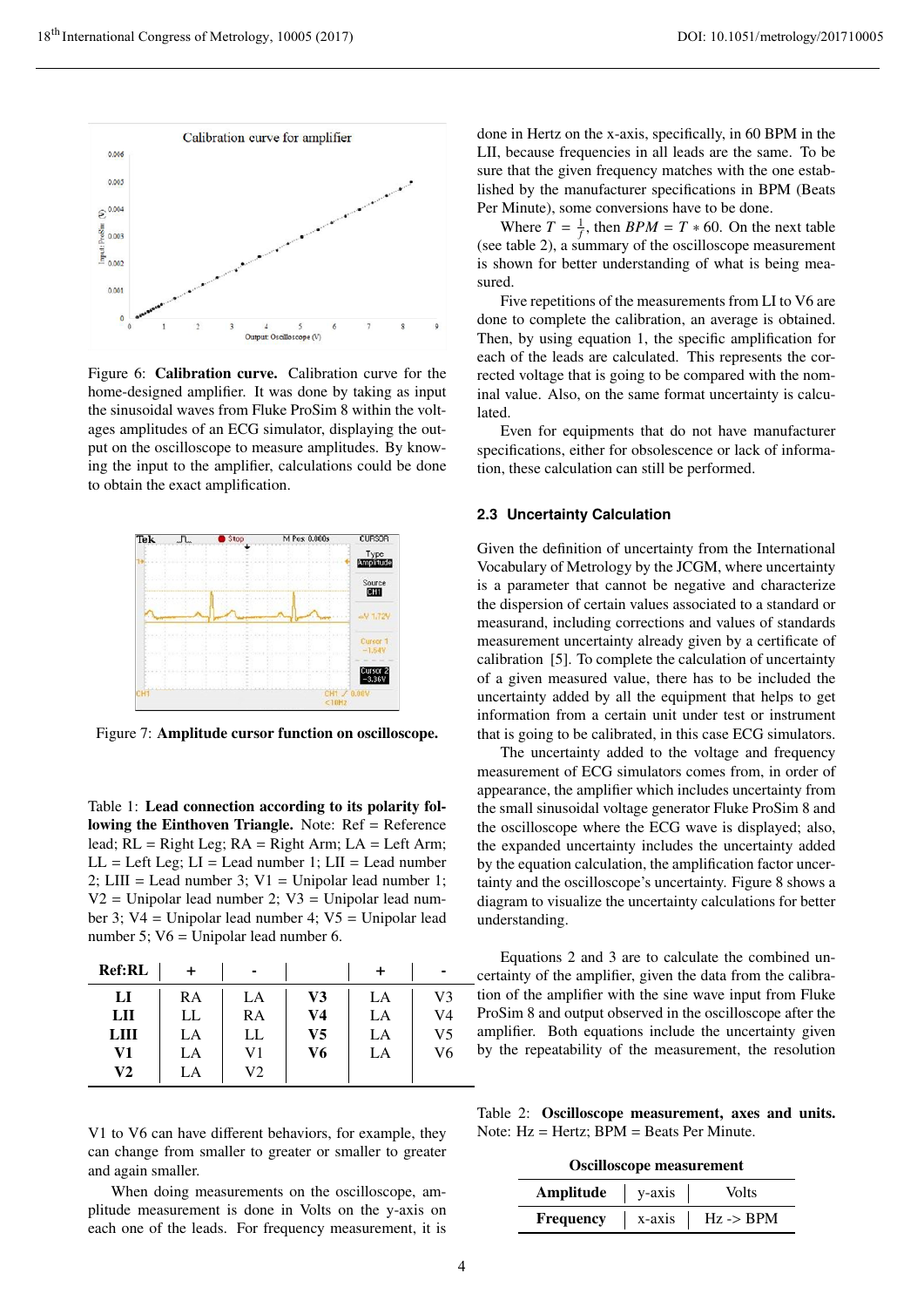

Figure 8: Diagram for ECG simulators uncertainty calculations.

of the standard that is taking the measures and the value for uncertainty given at the certificate of calibration from the manufacturer specifications. Equation 4 represents the combined uncertainty adding the coefficient of sensitivity for each of the uncertainty values from ProSim 8 and oscilloscope.

$$
\mu_{ProSim} = \sqrt{\mu_{rep}^2 + \mu_{cert}^2 + \mu_{res}^2}
$$
 (2)

$$
\mu_{Osc} = \sqrt{\mu_{rep}^2 + \mu_{cert}^2 + \mu_{res}^2}
$$
 (3)

$$
\mu_{Amp} = \sqrt{(\mu_{ProSim} * C_{iProSim})^2 + (\mu_{Osc} * C_{iOsc})^2}
$$
 (4)

To obtain the expanded uncertainty more equations have to be found. Equation 5 is to obtain uncertainty of the amplification factor (AmpF) by taking the maximum value from the combined amplification uncertainty obtained before. Equation 6 is for uncertainty of the oscilloscope to finally get the expanded uncertainty, it is obtained by taking the maximum value of the combined oscilloscope uncertainty that was calculated before. To obtain the Equation 1 and the calibration curve, MS-Excel was needed for data processing because this procedure adds uncertainty Equation 7 [6] had to be established, which is determined by evaluating the standard deviation of residuals errors, for the whole interval of data [6].

$$
\mu_{AmpF} = \max(\mu_{Amp})
$$
 (5)

$$
\mu_{Osc1} = \max(\mu_{Osc}) \tag{6}
$$

$$
\mu_{Residuals} = \sqrt{\frac{\sum_{i=1}^{N} (Residual_i)^2}{N - m - 1}}
$$
(7)

To obtain the combined uncertainty for each lead of ECG simulators, Equation 8 was developed along with the coefficients of sensitivity for the uncertainty of the amplifier factor, the oscilloscope and the uncertainty from the standard deviation of residuals errors. The final Equation 9 is to obtain the expanded uncertainty which is done by multiplying by 2 the uncertainty from the ECG simulators in order to include the 95% of data given certain standard deviation, using a coverage factor (k) equal to two.

$$
\mu_{ECGsim} = \sqrt{(\mu_{AF} * C_{iAF})^2 + (\mu_{Osc1} * C_{iOsc1})^2 + \mu_{Residuals}^2}
$$
\n(8)  
\n
$$
U_{ECGsim} = \mu_{ECGsim} * 2, for : k = 2
$$
\n(9)

# **3 Results**

# **3.1 Advantages**

The main advantage of this project is the low-cost building. For that reason, the consideration of this project as an excellent prototype to design and build for academic undergraduate students such as biomedical or electrical engineers in order to understand some principles of metrology, and at the same time apply and combine electrical and human physiology concepts.

The system can be easily transport to calibrate off-site equipment when needed. Once you completely understand the concept, the importance and the physiological aspects; it is really easy to replicate and systematize the process of calibration.

#### **3.2 Problems encountered and improvements**

During the experimentations and development of the method some problems were encountered and areas of opportunity were identified for further work.

One of the main problems that were found when performing the first tests of the amplifier prototype was a phase change in the output signal on the oscilloscope. It is not a problem that affects the measurements, since the oscilloscope has a function to change the signal position to better view. However, this problem can be improved in the future.

All of the circuits were done on copper breadboards and hand-welded. Due to this, the amplifier became a fragile object, although its case protects it very well and isolates external noise. Other mechanical waves or even loud sounds can have an affection on the signal output, but most of the time the amplifier prototype performs adequately. This can be fixed by printing the circuits and weld the components with a special machine to avoid mistakes to reduce any external noise and fragility.

The most important problem that was overcome When developing the calibration curve of the amplifier was; firstly, that the amplifier calibration was tried to be done with a wave generator that was not able to give voltages lower than 1 mV, due to that all data under 1 mV were excluded and miscalculations inside that range were found. To solve that problem, a sine wave source able to give voltages under 1 mV was located in the Fluke ProSim 8 system and applied to the amplifier to obtain good information inside the ECG simulator voltage range.

All ECG simulators are different and give different ranges of voltages amplitudes, for that reason it cannot be possible to assume data and it is completely necessary to look for manufacturer manuals in order to get those values. Commonly, those values could be in reference to LI or LII, given in percentages. If the ECG simulator is old or obsolete to find its manufacturer manual becomes an obstacle.

## **4 Summary**

This paper discussed physiological and electronics principles of an ECG and ECG simulators to fully explain and